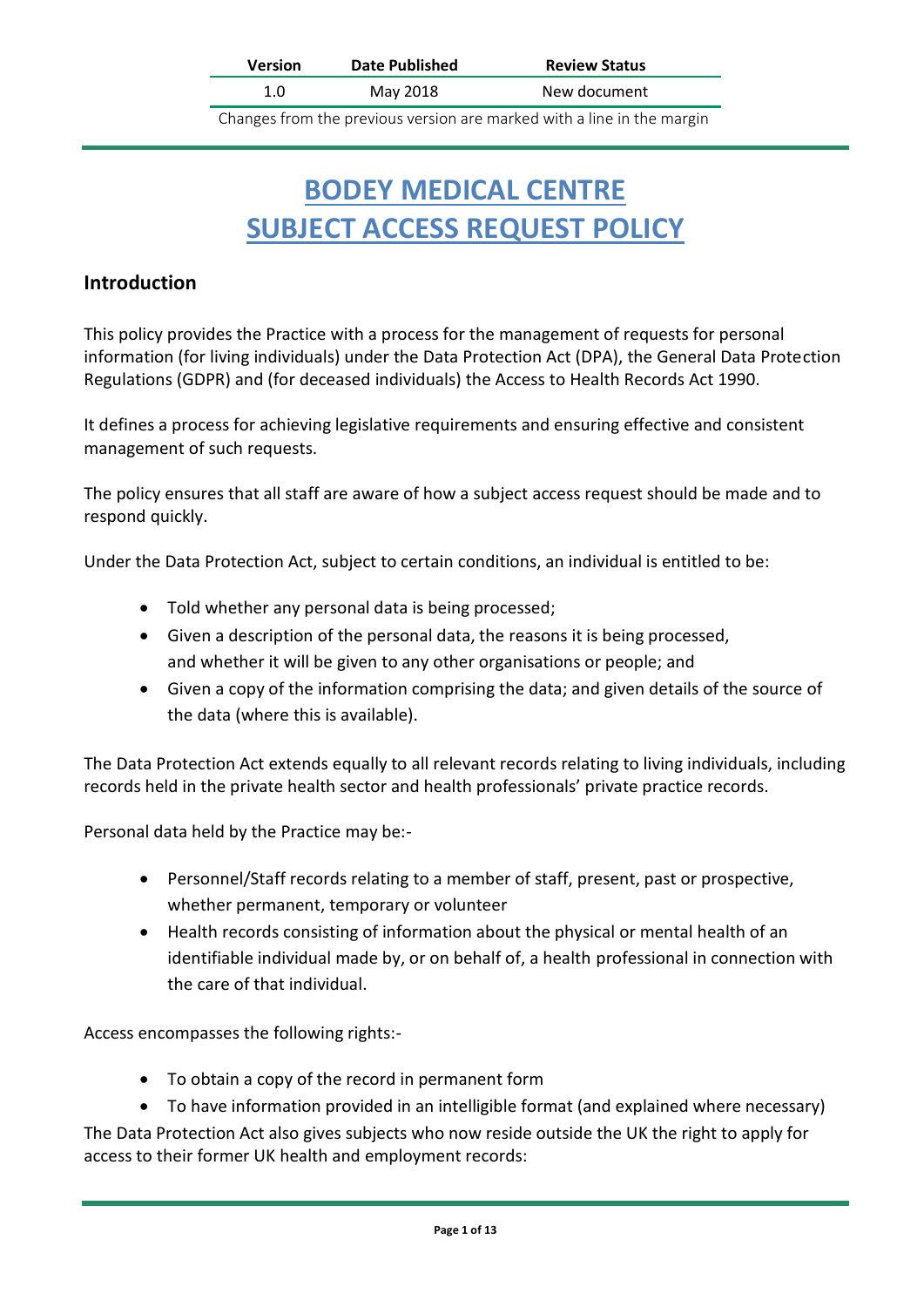| <b>Version</b> | Date Published | <b>Review Status</b>                                                   |
|----------------|----------------|------------------------------------------------------------------------|
| 1.0            | May 2018       | New document                                                           |
|                |                | Changes from the previous version are marked with a line in the margin |

- Employees are legally entitled to request their personal records and may take them outside of the UK at their own discretion.
- Original health records should not be given to people to keep/take outside the UK. A GP or community health professional may be prepared to provide the patient with a summary of treatment; alternatively the patient may make a request for access in the usual way.

Organisations must have procedures in place to ensure that individual's rights of access are met within a timely and appropriate fashion.

Individual's rights regarding the sharing of their personal information are supported by the Care Record Guarantees, which set out high-level commitments for protecting and safeguarding service user information, particularly in regard to individuals' rights of access to their own information, how information will be shared (both within and outside of the organisation) and how decisions on sharing information will be made.

In the response to the Caldicott2 Report, the Department of Health confirmed that service users should have access to information about themselves even if it was obtained through new or nontraditional approaches (for example, virtual consultations) to delivering health and care services.

The BMA Confidentiality and Health Records Toolkit helps identify the key factors to take into consideration when making a decision around confidentiality and disclosure of health records.

### **Scope**

This policy applies to any request by a patient or member of staff for access to their personal information held by the Practice.

This policy applies to all staff (employees, governing body members, contractors) of the Practice.

### **Who can make an Access Request?**

An application for access to personal data may be made to the Practice by any of the following:-

- an individual
- a person authorised by the individual in writing to make the application on an individual's behalf e.g. solicitor, family member, carer
- a person having parental responsibility for the individual where he/she is a child.
- a person appointed by a court to manage the affairs of an individual who is deemed incompetent
- individuals who hold a health and welfare Lasting Power of Attorney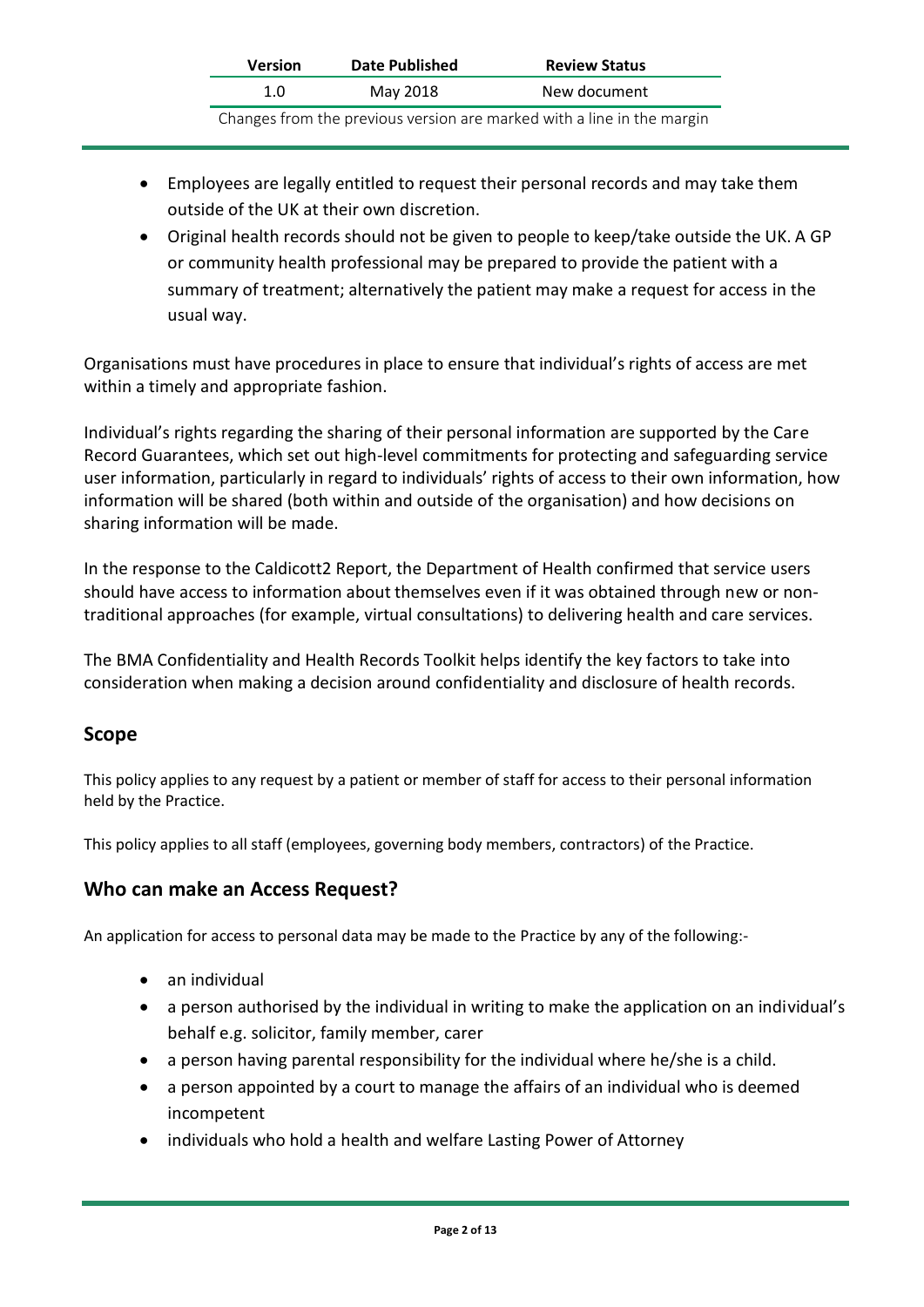| <b>Version</b> | Date Published | <b>Review Status</b>                                                   |
|----------------|----------------|------------------------------------------------------------------------|
| 1.O            | May 2018       | New document                                                           |
|                |                | Changes from the previous version are marked with a line in the margin |

• where the individual has died, the personal representative and any person who may have a claim arising out of the individual's death (the executor of the deceased's will; someone who has been appointed as an Administrator of the Estate by the Courts; someone who has the written consent of either of the above to be given access, someone who is in the process of challenging the deceased's will)

The Police may, on occasion, request access to personal data of individuals. Whilst there is an exemption in the Data Protection Act which permits the Practice to disclose information to support the prevention and detection of crime, the Police have no automatic right to access; however they can obtain a Court Order.

Parental responsibility for a child is defined in the Children's Act 1989 as 'all the rights, duties, powers, responsibilities and authority, which by law a parent of a child has in relation to a child and his property'. Although not defined specifically, responsibilities would include safeguarding and promoting a child's health, development and welfare, including if relevant their employment records. Included in the parental rights which would fulfil the parental responsibilities above are:

- having the child live with the person with responsibility, or having a say in where the child lives;
- if the child is not living with her/him, having a personal relationship and regular contact with the child;
- controlling, guiding and directing the child's upbringing.

Foster parents are not ordinarily awarded parental responsibility for a child. It is more likely that this responsibility rests with the child's social worker and appropriate evidence of identity should be sought in the usual way.

The law regards young people aged 16 or 17 to be adults for the purposes of consent to employment or treatment and the right to confidentiality. Therefore, if a 16 year old wishes HR or a medical practitioner to keep their information confidential then that wish must be respected.

In some certain cases, children under the age of 16 who have the capacity and understanding to take decisions about their own treatment are also entitled to decide whether personal information may be passed on and generally to have their confidence respected.

Where a child is considered capable of making decisions, e.g. about his/her employment or medical treatment, the consent of the child must be sought before a person with parental responsibility may be given access. Where, in the view of the appropriate professional, the child is not capable of understanding the nature of the application, the holder of the record is entitled to deny access if it is not felt to be in the patient's best interests.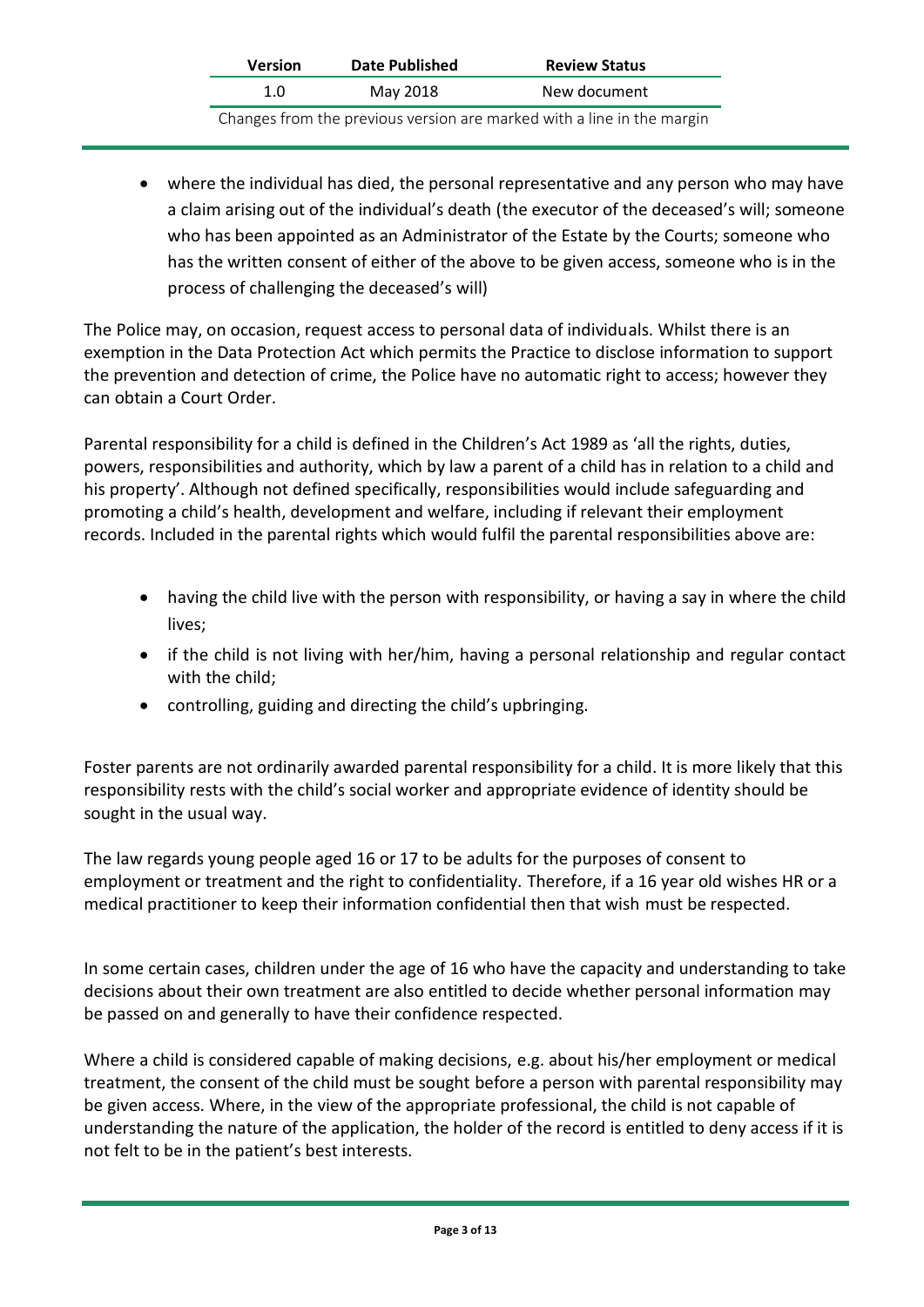| <b>Version</b> | <b>Date Published</b> | <b>Review Status</b>                                                   |
|----------------|-----------------------|------------------------------------------------------------------------|
| 1.0            | May 2018              | New document                                                           |
|                |                       | Changes from the previous version are marked with a line in the margin |

The identity and consent of the applicant must always be established.

The applicant does not have to give a reason for applying for access.

The Practice is a Data Controller and can only provide information held by the organisation. Data controllers in their own right must be applied to directly, the Practice will not transfer requests from one organisation to another.

### **Application**

Individuals wishing to exercise their right of access should:

- Make a written application to the Practice holding the records, including via email
- Provide such further information as the Practice may require to sufficiently identify the individual

An individual may also raise a request using the form in **Appendix A**, however this is not mandatory.

The Practice as "data controller" is responsible for ascertaining the purpose of the request and the manner in which the information is supplied.

### **Fees and Response Time**

Under GDPR the Practice musts provide information free of charge. However, we can charge a "reasonable fee" when a request is manifestly unfounded or excessive, particularly if it is repetitive.

The fee must be based on the administrative cost of providing the information only.

The request should be initially passed to the Data Protection Officer who will manage Subject Access Request.

The request must be complied with without delay and at least within **one calendar month** of receipt of the request. This period can be extended for a further two months where requests are complex or numerous, however the Practice must inform the individual within one month of receipt of the request and explain why the extension is necessary.

The identity of an individual who provided/recorded information should not be disclosed, nor should the identity of any other person/s referred to in the record(s) of the individual requesting access, unless explicit consent has been given.

### **The Release Stage**

The format of the released information must comply with the requester's wishes. Where no specific format is requested, the Practice should provide the information in the same manner as the original request. For example, requests received via email can be satisfied via email.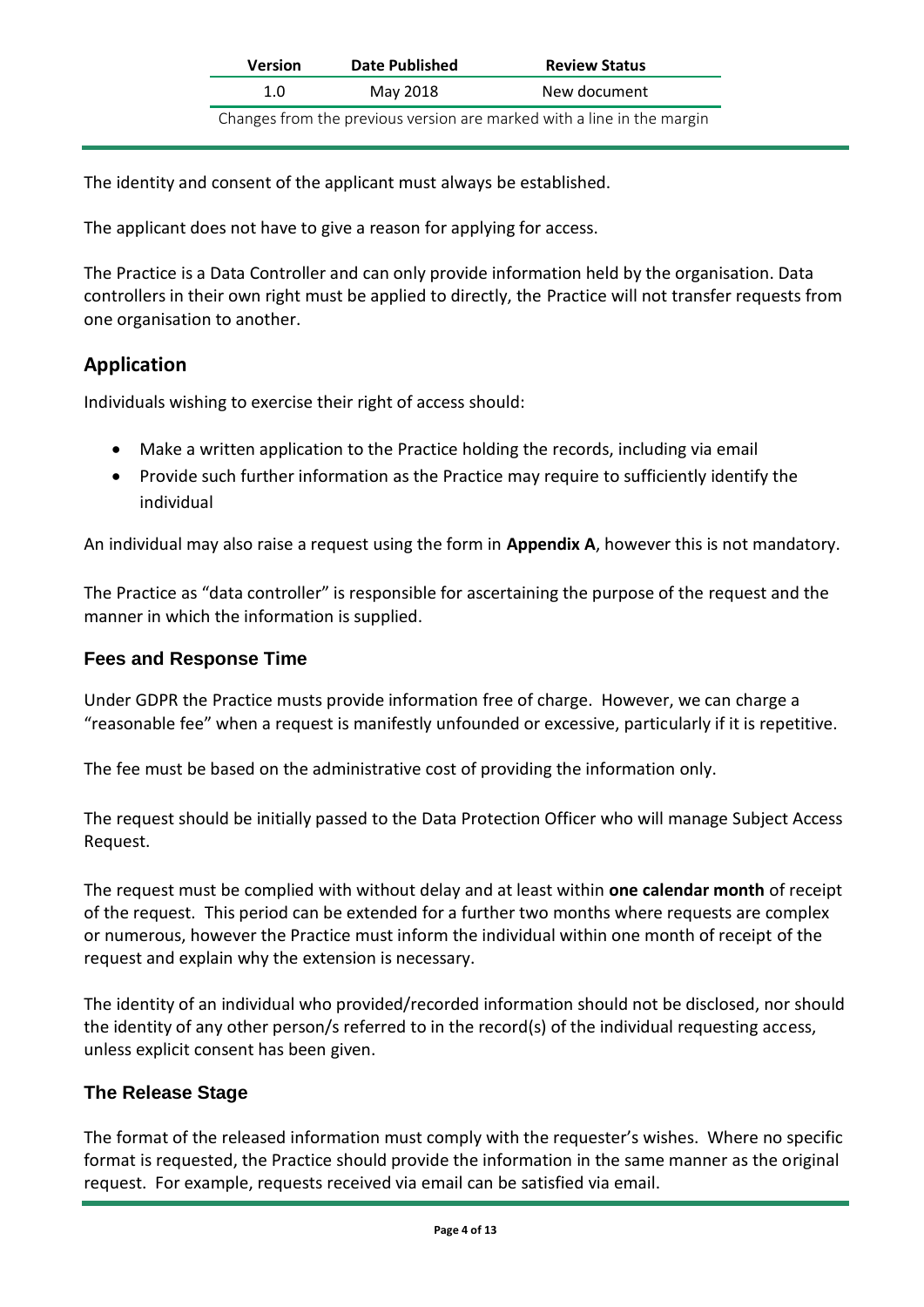| <b>Version</b> | <b>Date Published</b> | <b>Review Status</b>                                                   |
|----------------|-----------------------|------------------------------------------------------------------------|
| 1.O            | May 2018              | New document                                                           |
|                |                       | Changes from the previous version are marked with a line in the margin |

The release of a health record is subject to consultation with either:-

- The health professional who is currently, or was most recently, responsible for the clinical care of the data subject in connection with the information which is the subject of the request
- Where there is more than one such health professional, the health professional who is the most suitable to advise on the information which is the subject of the request

Once the records have been collated, redacted where applicable and signed off by the Caldicott Lead, they should be sent to the requester. On no account must the original record be released.

In denying or restricting access, a reason for the decision does not need to be given but the applicant should be directed through the appropriate complaint channels.

Where information is not readily intelligible, an explanation (e.g. of abbreviations or terminology) must be given.

If it is agreed that the subject or their representative may directly inspect the record, a health professional or HR administrator must supervise the access. If supervised by an administrator, this person must not comment or advise on the content of the record and if the applicant raises enquiries, an appointment with a health professional must be offered

## **Exemptions**

Access may be denied or restricted where:

- The record contains information which relates to or identifies a third party that is not a care professional and has not consented to the disclosure. If possible, the individual should be provided with access to that part of the record which does not contain the third party information
- Access to all or part of the record will prejudice the carrying out of social work by reason of the fact that serious harm to the physical or mental well-being of the individual or any other person is likely. If possible the individual should be provided with access to that part of the record that does not post the risk of serious harm
- Access to all or part of the record will seriously harm the physical or mental well-being of the individual or any other person. If possible the individual should be provided with access to that part of the record that does not pose the risk of serious harm
- If an assessment identifies that to comply with a SAR would involve disproportionate effort under section 8(2)(a) of the Data Protection Act (**Appendix C**).

There is no requirement to disclose to the applicant the fact that certain information may have been withheld.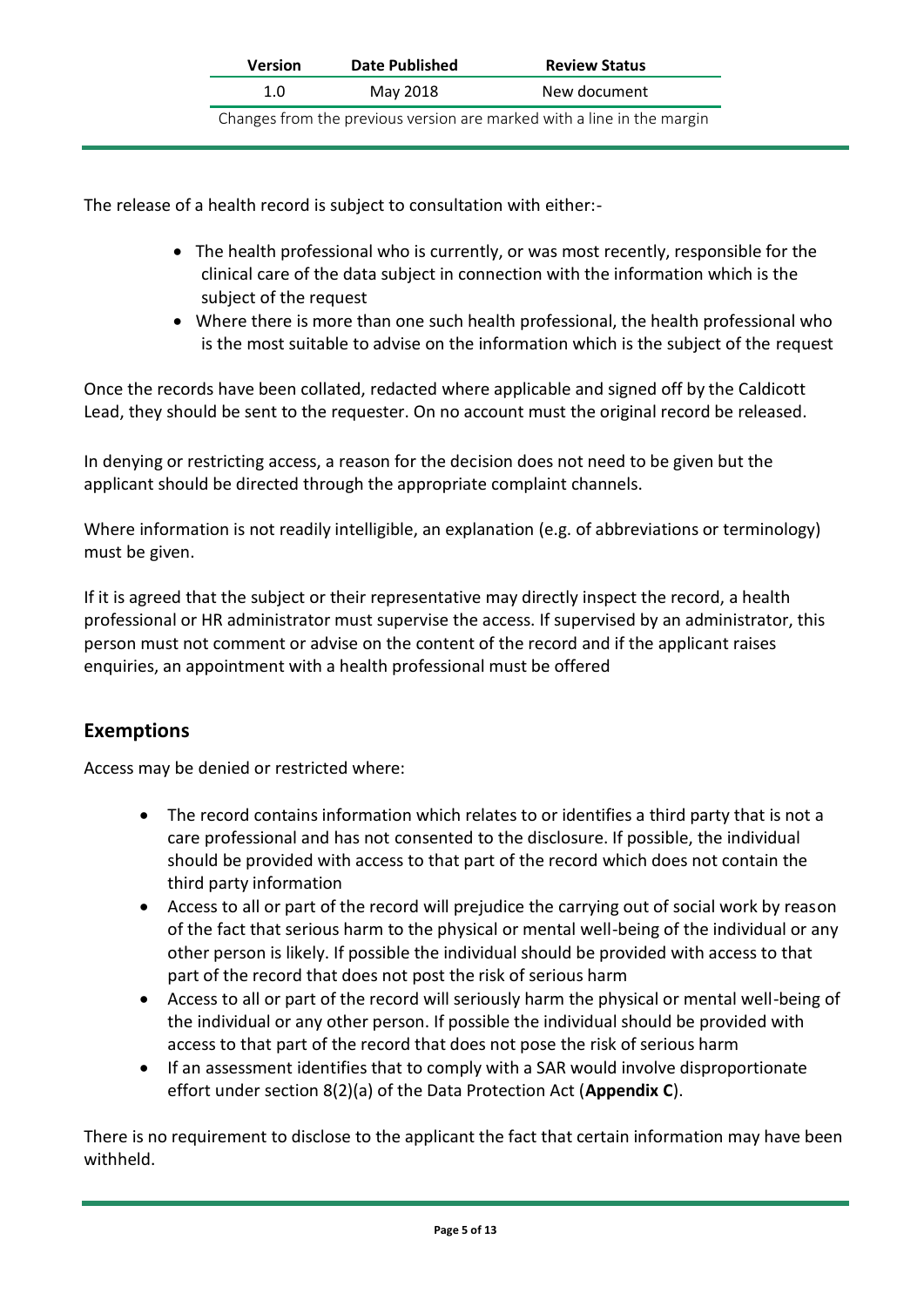| <b>Version</b>                                                         | Date Published | <b>Review Status</b> |  |  |  |
|------------------------------------------------------------------------|----------------|----------------------|--|--|--|
| 1.N                                                                    | May 2018       | New document         |  |  |  |
| Changes from the previous version are marked with a line in the margin |                |                      |  |  |  |

In addition, Article 23 of the GDPR enables Members States, such as the United Kingdom to introduce further exemptions from the GDPR's transparency obligations and individual rights. The Data Protection Officer can provide further information regarding exemptions applicable at the time of receipt of the subject access request.

### **Complaints and Appeals**

The applicant has the right to appeal against the decision of the Practice to refuse access to their information. This appeal should be made to the Practice Manager.

If an applicant is unhappy with the outcome of their access request, the following complaints channels should be offered:

- meet with the applicant to resolve the complaint locally
- Advise a patient to make a complaint through the complaint's process
- Advise a member of staff to consult with their trade union representative

If individuals remain unhappy with the Practice response, they have the right to appeal to the Information Commissioner's Office:

### [https://www.ico.org.uk/Global/contact\\_us.](https://www.ico.org.uk/Global/contact_us)

Information Commissioner's Office

Wycliffe House Water Lane Wilmslow Cheshire SK9 5AF Telephone: 0303 123 1113

Email: [casework@ico.gsi.gov.uk](mailto:casework@ico.gsi.gov.uk)

### **Roles and Responsibilities**

The Caldicott Lead has executive responsibility for Subject Access Requests.

The Data Protection Officer has operational responsibility for Subject Access Requests.

All staff must be aware of how to recognise and manage a subject access request. Training will be provided to staff likely to be in receipt of requests covering:-

• Required format of a subject access request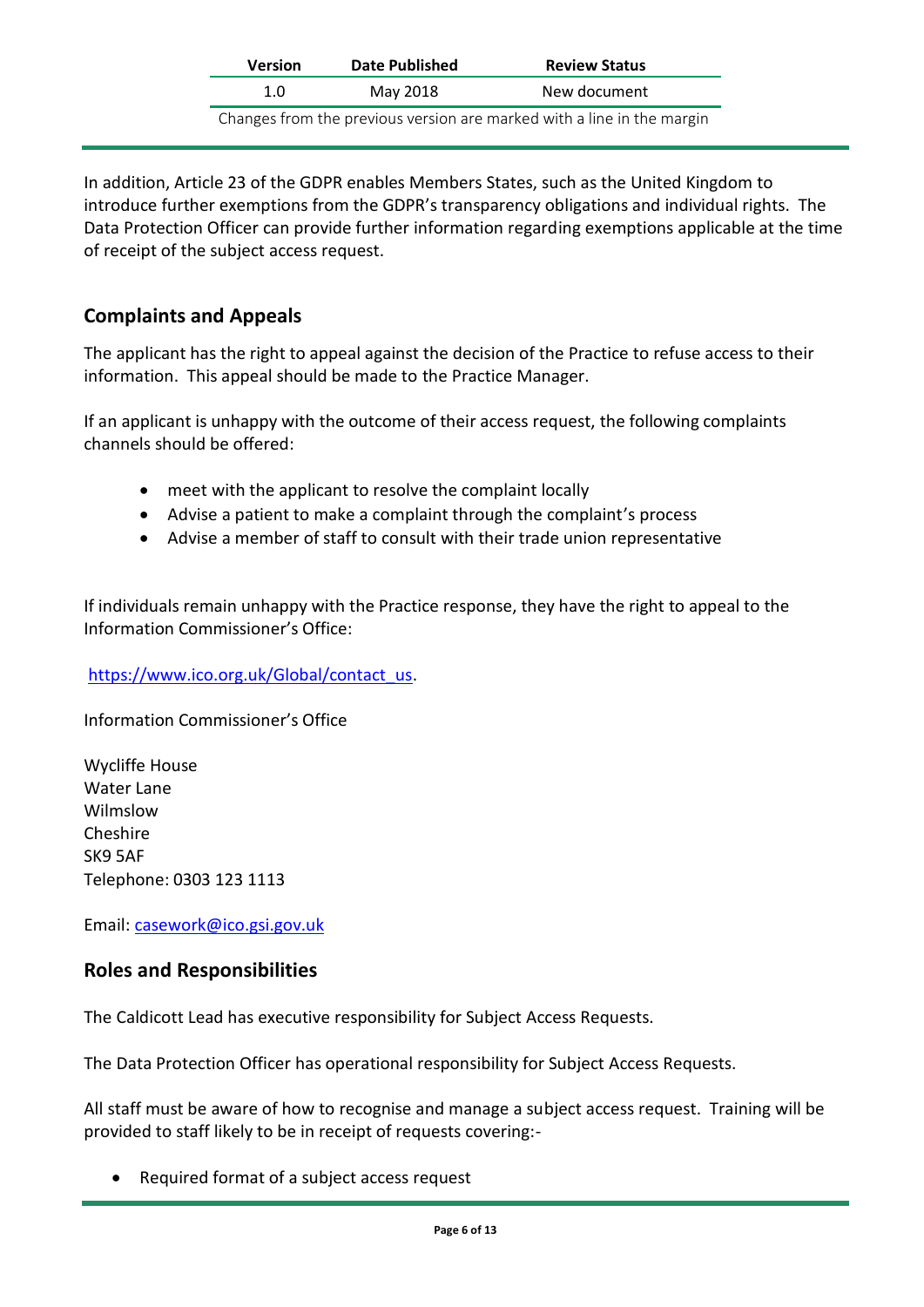| <b>Version</b> | Date Published | <b>Review Status</b>                                                   |
|----------------|----------------|------------------------------------------------------------------------|
| 1.0            | May 2018       | New document                                                           |
|                |                | Changes from the previous version are marked with a line in the margin |

- Correct identification of the requesting individual
- Location of personal information
- Timescales for compliance
- Provision of information in an intelligible format
- Action to be taken if the information includes third party data or if it has been determined that access will seriously harm an individual (see exemptions)

### **Monitoring and Review**

The Practice Manager monitors all Subject Access Requests to ensure the correct process has been followed and monitors any appeals/complaints relating to Subject Access Requests.

### **Equality Impact**

In applying this policy, the organisation will have due regard for the need to eliminate unlawful discrimination**,** promote equality of opportunity**,** and provide for good relations between people of diverse groups, in particular on the grounds of the following characteristics protected by the Equality Act (2010); age, disability, gender, gender reassignment, marriage and civil partnership, pregnancy and maternity, race, religion or belief, and sexual orientation, in addition to offending background, trade union membership, or any other personal characteristic.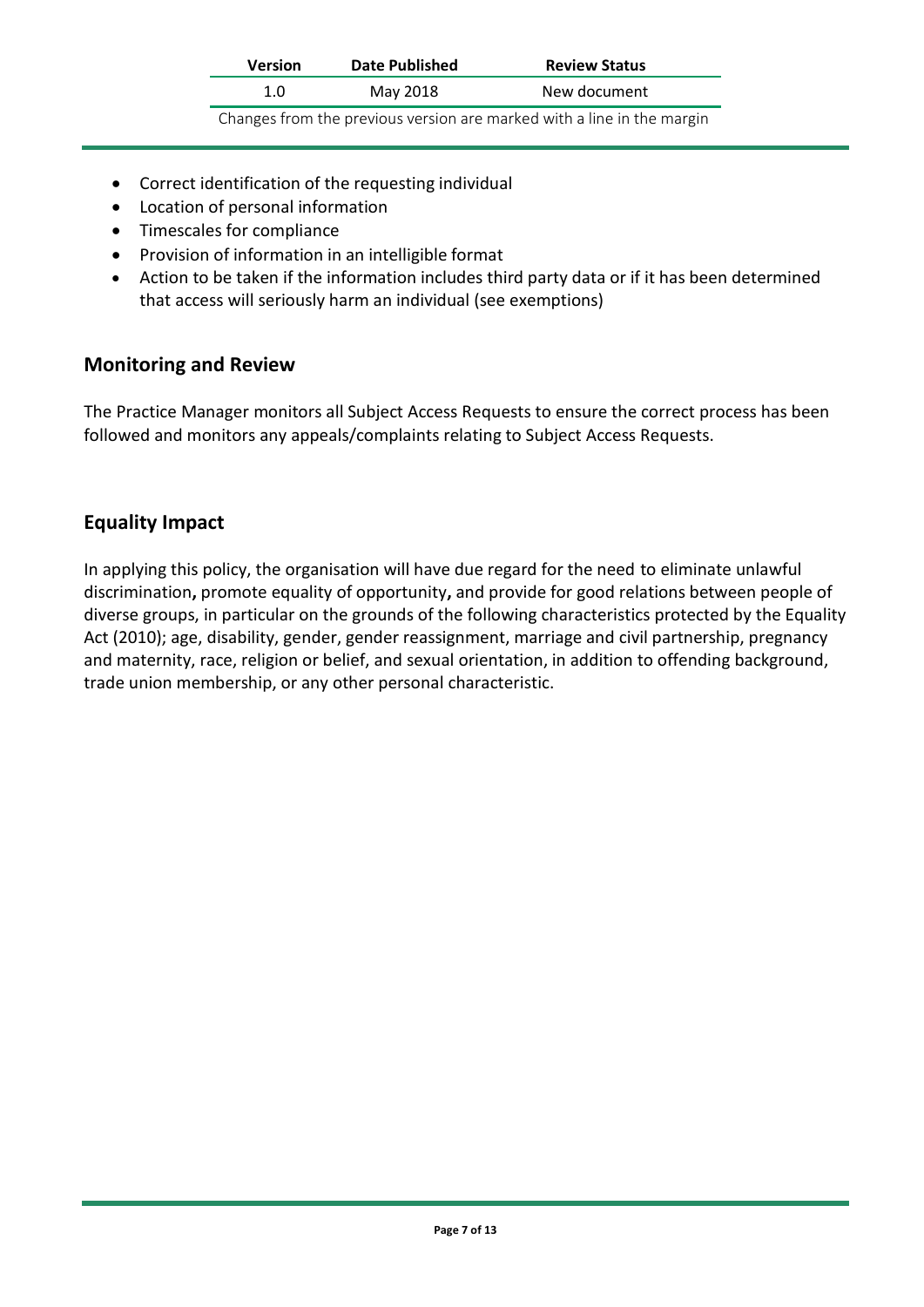**Version Date Published Review Status**

1.0 May 2018 New document

Changes from the previous version are marked with a line in the margin

# Appendix 1 **BODEY MEDICAL CENTRE**

# **Subject Access Request Form**

The [PRACTICE] respects the rights of individuals to have copies of their information wherever possible.

**Personal information collected from you by this form, is required to enable your request to be processed, this personal information will only be used in connection with the processing of this Subject Access Request.**



**Charges Payable:** In accordance with legislation **no fee** will be charged for your request, unless the request is manifestly unfounded or excessive, particularly if it is repetitive. Before any further action is taken, we will contact you with details of our "reasonable administrative charges" in order to comply with your request.

### **PLEASE COMPLETE IN BLOCK CAPITALS – Illegible forms will delay the time taken to respond to requests.**

| $\mathbf 1$                    | Details of Patient/Clients/Staff members records to be accessed (Please complete one form per<br>person) |  |  |                                  |                        |  |                      |
|--------------------------------|----------------------------------------------------------------------------------------------------------|--|--|----------------------------------|------------------------|--|----------------------|
| Surname                        |                                                                                                          |  |  | Date of Birth                    |                        |  |                      |
|                                | Forename(s)                                                                                              |  |  |                                  | <b>Current Address</b> |  |                      |
|                                | Any former names (If Applicable)                                                                         |  |  |                                  | <b>Full Postcode</b>   |  |                      |
| <b>Telephone Number</b>        |                                                                                                          |  |  | Previous Address (If Applicable) |                        |  |                      |
| NHS Number (If known/relevant) |                                                                                                          |  |  |                                  |                        |  |                      |
|                                |                                                                                                          |  |  |                                  |                        |  | <b>Full Postcode</b> |
|                                | If further details are available please include in a separate covering note.                             |  |  |                                  |                        |  |                      |

### **2. Details of Records to be Accessed**

In order to locate the records you require please provide as much information as possible. Please list the department or services you have accessed that you require records and the dates you wish to view.

| <b>Records dated from</b> | Department or services accessed |
|---------------------------|---------------------------------|
| to $\sqrt{2}$             |                                 |
| to $\sqrt{2}$             |                                 |
| to $\sqrt{2}$             |                                 |

| 3.                      | Details of applicant (Complete if different to patients/clients/staff members details) |  |  |  |
|-------------------------|----------------------------------------------------------------------------------------|--|--|--|
| Full Name               |                                                                                        |  |  |  |
| Company (if Applicable) |                                                                                        |  |  |  |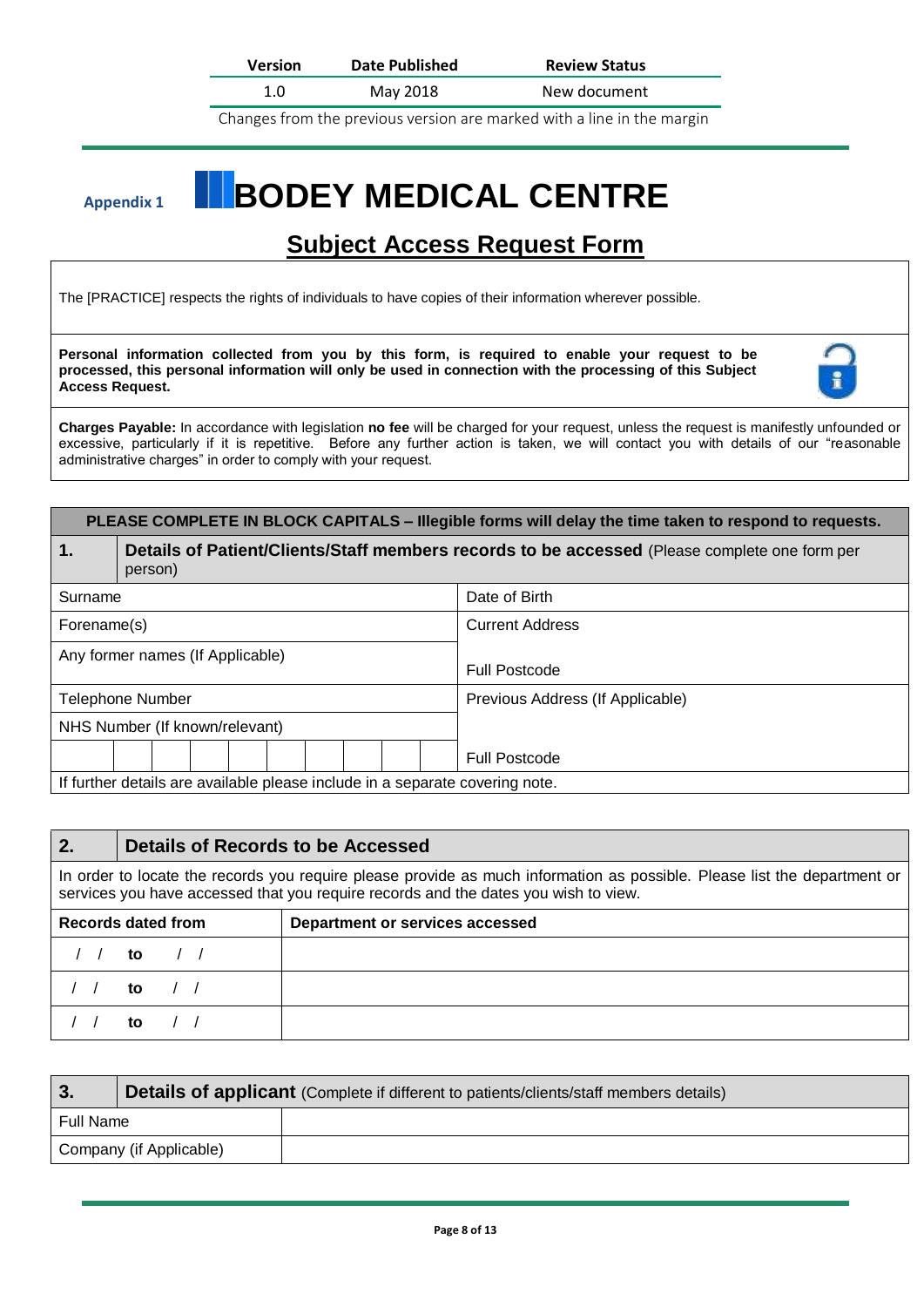| <b>Version</b> | <b>Date Published</b> | <b>Review Status</b> |
|----------------|-----------------------|----------------------|
| 1.0            | May 2018              | New document         |

Changes from the previous version are marked with a line in the margin

|                                                                                                                                                                                                                                                  | Relationship with individual who's records<br>have been requested                                                                                                                                                                                                                                     |                                                                                                                 |                                                                                                                                                                                                                                                          |             |            |  |  |  |
|--------------------------------------------------------------------------------------------------------------------------------------------------------------------------------------------------------------------------------------------------|-------------------------------------------------------------------------------------------------------------------------------------------------------------------------------------------------------------------------------------------------------------------------------------------------------|-----------------------------------------------------------------------------------------------------------------|----------------------------------------------------------------------------------------------------------------------------------------------------------------------------------------------------------------------------------------------------------|-------------|------------|--|--|--|
|                                                                                                                                                                                                                                                  | Address to which a reply<br>should be sent                                                                                                                                                                                                                                                            |                                                                                                                 |                                                                                                                                                                                                                                                          |             |            |  |  |  |
|                                                                                                                                                                                                                                                  |                                                                                                                                                                                                                                                                                                       | Postcode:                                                                                                       | Tel:                                                                                                                                                                                                                                                     |             |            |  |  |  |
| 4.                                                                                                                                                                                                                                               | own request)                                                                                                                                                                                                                                                                                          | Authorisation to release to applicant (to be completed by the patients/clients/staff member if not making their |                                                                                                                                                                                                                                                          |             |            |  |  |  |
|                                                                                                                                                                                                                                                  |                                                                                                                                                                                                                                                                                                       |                                                                                                                 |                                                                                                                                                                                                                                                          |             |            |  |  |  |
| I (Print name)                                                                                                                                                                                                                                   |                                                                                                                                                                                                                                                                                                       |                                                                                                                 | hereby authorise the [PRACTICE] to release any personal<br>data they may hold relating to me to the above applicant and to whom I authorise to act on my behalf.                                                                                         |             |            |  |  |  |
|                                                                                                                                                                                                                                                  |                                                                                                                                                                                                                                                                                                       |                                                                                                                 |                                                                                                                                                                                                                                                          | Date:       | $\sqrt{ }$ |  |  |  |
| 5.                                                                                                                                                                                                                                               | <b>Declaration</b>                                                                                                                                                                                                                                                                                    |                                                                                                                 |                                                                                                                                                                                                                                                          |             |            |  |  |  |
|                                                                                                                                                                                                                                                  |                                                                                                                                                                                                                                                                                                       |                                                                                                                 | I declare that information given by me is correct to the best of my knowledge and that I am entitled to apply for access to<br>the health record(s) referred to above, under the terms of the Access to Health Records Act (1990) / Data Protection Act. |             |            |  |  |  |
|                                                                                                                                                                                                                                                  | Please select one box below:                                                                                                                                                                                                                                                                          |                                                                                                                 |                                                                                                                                                                                                                                                          |             |            |  |  |  |
|                                                                                                                                                                                                                                                  | $\Box$ I am the patient/client/staff member (data subject).                                                                                                                                                                                                                                           |                                                                                                                 |                                                                                                                                                                                                                                                          |             |            |  |  |  |
|                                                                                                                                                                                                                                                  |                                                                                                                                                                                                                                                                                                       |                                                                                                                 | $\Box$ I have been asked to act on behalf of the data subject and they have completed section 4 -authorisation above.<br>□ I am acting on behalf of the data subject who is unable to complete the authorisation section above (Covering letter with     |             |            |  |  |  |
|                                                                                                                                                                                                                                                  | further details supplied).                                                                                                                                                                                                                                                                            |                                                                                                                 |                                                                                                                                                                                                                                                          |             |            |  |  |  |
|                                                                                                                                                                                                                                                  | (Please include proof such as birth certificate)                                                                                                                                                                                                                                                      |                                                                                                                 | $\Box$ I am the parent/guardian of a data subject under 16 years old who has completed the authorisation section above.                                                                                                                                  |             |            |  |  |  |
|                                                                                                                                                                                                                                                  | consented to my making the request on their behalf.                                                                                                                                                                                                                                                   |                                                                                                                 | □ I am the parent/guardian of a data subject under 16 years old who is unable to understand the request and who has                                                                                                                                      |             |            |  |  |  |
|                                                                                                                                                                                                                                                  |                                                                                                                                                                                                                                                                                                       |                                                                                                                 | □ I have been appointed the Guardian for the patient/client, who is over age 16 under a Guardianship order (attached).                                                                                                                                   |             |            |  |  |  |
|                                                                                                                                                                                                                                                  |                                                                                                                                                                                                                                                                                                       |                                                                                                                 | $\Box$ I am the deceased patient/client's personal representative and attach confirmation of my appointment.                                                                                                                                             |             |            |  |  |  |
|                                                                                                                                                                                                                                                  | □ I have a claim arising from the patient/client's death and wish to access information relevant to my claim (Covering<br>letter with further details to be supplied).                                                                                                                                |                                                                                                                 |                                                                                                                                                                                                                                                          |             |            |  |  |  |
| <b>Please Note:</b>                                                                                                                                                                                                                              |                                                                                                                                                                                                                                                                                                       |                                                                                                                 |                                                                                                                                                                                                                                                          |             |            |  |  |  |
| If you are making an application on the behalf of somebody else we require evidence of your authority to do so i.e.<br>٠<br>personal authority, court order etc, and It may be necessary to provide evidence of identity (i.e. Driving Licence). |                                                                                                                                                                                                                                                                                                       |                                                                                                                 |                                                                                                                                                                                                                                                          |             |            |  |  |  |
| If there is any doubt about the applicant's identity or entitlement, information will not be released until further evidence is<br>٠<br>provided. You will be informed if this is the case.                                                      |                                                                                                                                                                                                                                                                                                       |                                                                                                                 |                                                                                                                                                                                                                                                          |             |            |  |  |  |
| We will process your request within one calender month of the original request, providing all forms are completed fully and<br>٠<br>all supporting documentation is in place.                                                                    |                                                                                                                                                                                                                                                                                                       |                                                                                                                 |                                                                                                                                                                                                                                                          |             |            |  |  |  |
| ٠                                                                                                                                                                                                                                                | Under the terms of Section 7 of the Data Protection Act, Information disclosed under a Subject Access Request<br>may have information removed; this is to ensure that the confidentiality is maintained for third parties referred to<br>who have not consented to their information being disclosed. |                                                                                                                 |                                                                                                                                                                                                                                                          |             |            |  |  |  |
| <b>Print Name</b>                                                                                                                                                                                                                                |                                                                                                                                                                                                                                                                                                       | <b>Signed</b><br>(Applicant)                                                                                    |                                                                                                                                                                                                                                                          | <b>Date</b> |            |  |  |  |
|                                                                                                                                                                                                                                                  |                                                                                                                                                                                                                                                                                                       |                                                                                                                 |                                                                                                                                                                                                                                                          |             |            |  |  |  |

### **Please complete and send this document to:**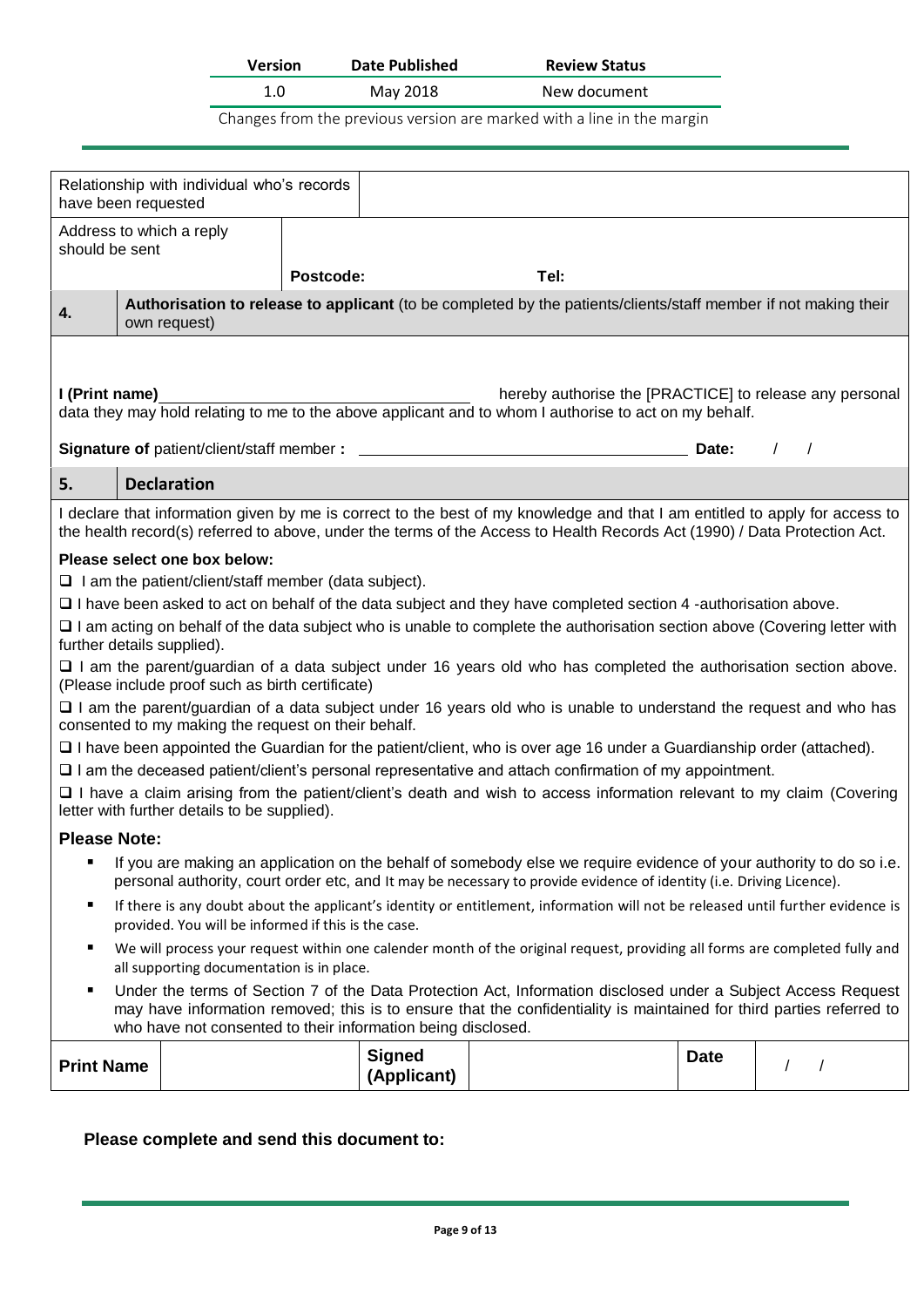| <b>Version</b> | Date Published                                                         | <b>Review Status</b> |  |  |
|----------------|------------------------------------------------------------------------|----------------------|--|--|
| 1.0            | May 2018                                                               | New document         |  |  |
|                | Changes from the previous version are marked with a line in the margin |                      |  |  |

Practice Manager, Bodey Medical Centre, ladybarn Court, 28 Ladybarn Lane, Fallowfield, Manchester, M14 6WP or email to **SMCCG.Bodey@nhs.net**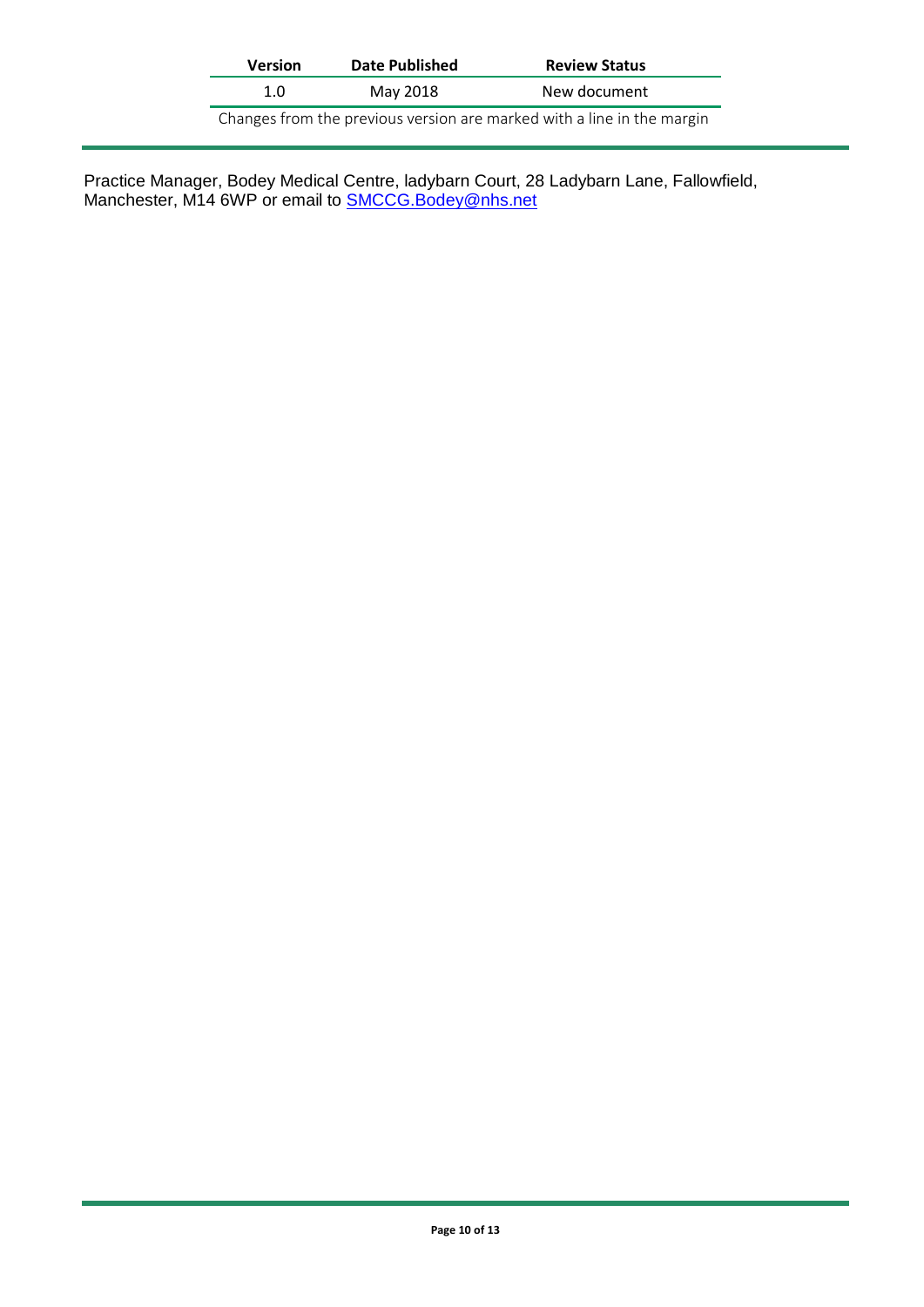| <b>Version</b> | <b>Date Published</b> | <b>Review Status</b> |
|----------------|-----------------------|----------------------|
| 1.0            | May 2018              | New document         |

Changes from the previous version are marked with a line in the margin

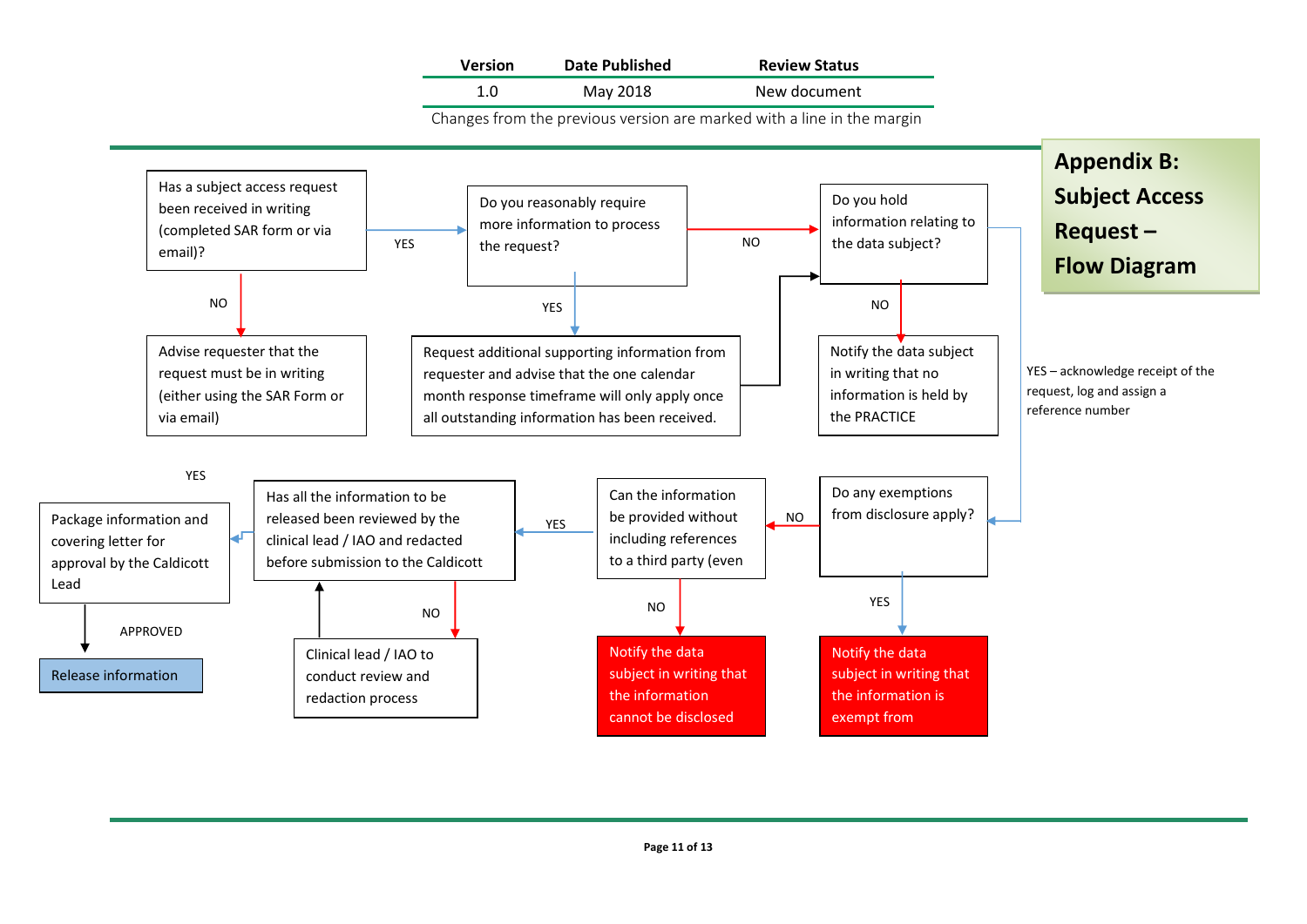| <b>Version</b>                                                         | Date Published | <b>Review Status</b> |  |
|------------------------------------------------------------------------|----------------|----------------------|--|
| 1.0                                                                    | May 2018       | New document         |  |
| Changes from the previous version are marked with a line in the margin |                |                      |  |

## **Appendix C - Disproportionate Effort Exemption Guidance**

This guidance sheet is based on the revised Information Commissioner Subject Access Code of Practice that was issued in July 2017:

[https://ico.org.uk/media/for-organisations/documents/2014223/subject-access-code-of](https://ico.org.uk/media/for-organisations/documents/2014223/subject-access-code-of-practice.pdf)[practice.pdf](https://ico.org.uk/media/for-organisations/documents/2014223/subject-access-code-of-practice.pdf)

### **1. What is disproportionate effort?**

- $\circ$  The 'disproportionate effort' exception is in section 8(2) of the DPA. The Court of Appeal has provided clarification as to its application in its 2017 judgments in the cases of Dawson– Damer  $1$  and Ittihadieh/Deer and Oxford University  $2$
- $\circ$  The DPA does not define 'disproportionate effort', but the court has explained that there is scope for assessing whether, in the circumstances of a particular case, complying with a request by supplying a copy of the requested information in permanent form would result in so much work or expense as to outweigh the requester's right of access to their personal data
- o The court also made it clear that in assessing whether complying with a SAR would involve disproportionate effort under section 8(2)(a) you may take into account difficulties which occur throughout the process of complying with the request, including any difficulties you encounter in finding the requested information
- o This approach accords with the concept of proportionality in EU law, on which the DPA is based. When responding to SARs, the Information Commissioner expects you to evaluate the particular circumstances of each request, balancing any difficulties involved in complying with the request against the benefits the information might bring to the data subject, whilst bearing in mind the fundamental nature of the right of subject access

### **2. How is this applied in practice?**

- $\circ$  In order to apply the exception, the burden of proof is on you as data controller to show that you have taken all reasonable steps to comply with the SAR, and that it would be disproportionate in all the circumstances of the case for you to take further steps
- $\circ$  The Information Commissioner considers it good practice for you to engage with the applicant, having an open conversation about the information they require. This might help you to reduce the costs and effort that you would otherwise incur in searching for the information